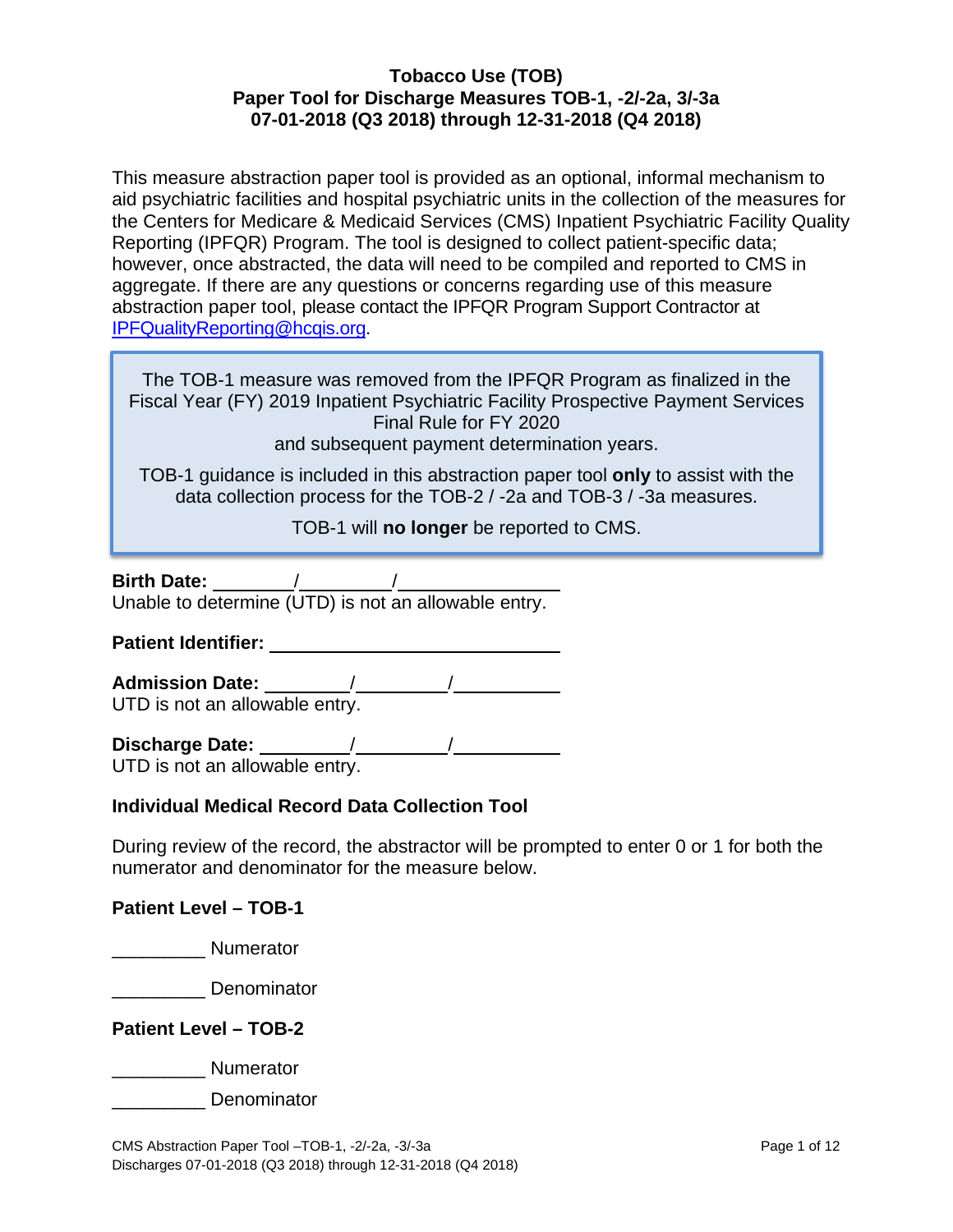## **Patient Level – TOB-2a**

\_\_\_\_\_\_\_\_\_ Numerator

\_\_\_\_\_\_\_\_\_ Denominator

### **Patient Level – TOB-3**

\_\_\_\_\_\_\_\_\_ Numerator

**Denominator** 

**Patient Level – TOB-3a**

\_\_\_\_\_\_\_\_\_\_\_\_\_ Numerator

\_\_\_\_\_\_\_\_\_ Denominator

The information from each medical record will be used to determine the numerator and denominator, which will be aggregated for annual entry into the *QualityNet Secure Portal.* 

## **TOB-1**

- **1. What is the patient's age?** *Patient Age* (in years) is calculated by *Admission Date* minus *Birth Date*:
	- If *Patient Age* is fewer than 18 years, the case will be excluded (Measure Category Assignment of "B"). Stop abstracting. The case will not be included in the numerator or denominator for TOB-1. Add 0 to the numerator and denominator for TOB-1.
	- If *Patient Age* is 18 years of age or greater, proceed to *Length of Stay.*
- **2. What is the length of stay?** *Length of Stay* (in days) equals *Discharge Date* minus *Admission Date*:
	- If *Length of Stay* is less than or equal to one day, the case will be excluded (Measure Category Assignment of "B"). Stop abstracting. The case will not be included in the numerator or denominator for TOB-1. Add 0 to the numerator and denominator for TOB-1.
	- If *Length of Stay* is greater than one day, proceed to *Comfort Measures Only*.
- **3. When is the earliest physician, advanced practice nurse (APN), or physician assistant (PA) documentation of comfort measures only?**  *(Comfort Measures Only)*
	- \_\_\_\_\_ 1 Day 0 or 1: The earliest day the physician/APN/PA documented *Comfort Measures Only* was the day of arrival (Day 0) or day after arrival (Day 1).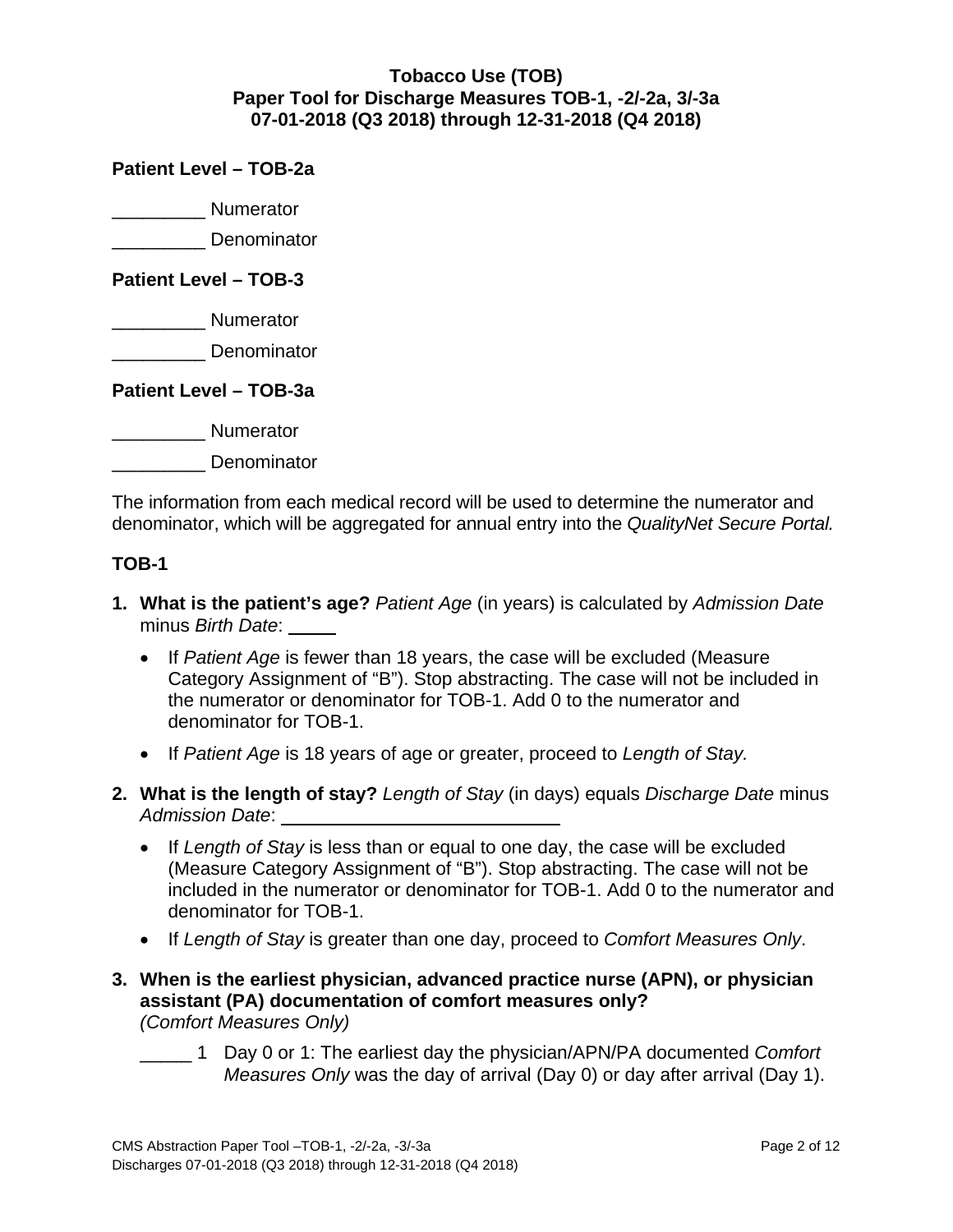- 2 Day 2 or after: The earliest day the physician/APN/PA documented *Comfort Measures Only* was two or more days after arrival day (Day 2+).
- \_\_\_\_\_ 3 Timing unclear: There is physician/APN/PA documentation of *Comfort Measures Only* during this hospital stay, but whether the earliest documentation of *Comfort Measures Only* was on Day 0 or 1 OR after Day 1 is unclear.
- \_\_\_\_\_ 4 Not documented/UTD: There is no physician/APN/PA documentation of *Comfort Measures Only*, or unable to determine from medical record documentation.
- If *Comfort Measures Only* equals 1, 2, or 3, the case will be excluded (Measure Category Assignment of "B"). Stop abstracting. The case will not be included in the numerator or denominator for TOB-1. Add 0 to the numerator and denominator for TOB-1.
- If *Comfort Measures Only* equals 4, proceed to *Tobacco Use Status.*

## **4. What is the patient's tobacco use status?** *(Tobacco Use Status)*

- 1 The patient has during the past 30 days:
	- smoked, on average, five or more cigarettes  $(≥ \frac{1}{4}$  pack) daily, and/or
	- smoked cigars and/or pipes daily.
- **EXECUTE:** 2 The patient has during the past 30 days:
	- smoked, on average, four or fewer cigarettes  $( $\frac{1}{4}$  pack) daily, and/or$
	- smoked cigarettes, cigars and/or pipes, but not daily, and/or
	- used smokeless tobacco, regardless of frequency.
- **EXECUTE:** 3 The patient has not used any forms of tobacco in the past 30 days.
- \_\_\_\_\_ 4 The patient refused the tobacco use screen within the first day of admission (by the end of Day 1).
- \_\_\_\_\_ 5 The patient was not screened for tobacco use within the first day of admission (by the end of Day 1), or unable to determine the patient's tobacco use status from medical record documentation.
- \_\_\_\_\_ 6 The patient was not screened for tobacco use within the first day of admission (by the end of Day 1) because of cognitive impairment.
- If *Tobacco Use Status* equals 6, the case will be excluded (Measure Category Assignment of "B"). Stop abstracting. The case will not be included in the numerator or denominator for TOB-1. Add 0 to the numerator and denominator for TOB-1.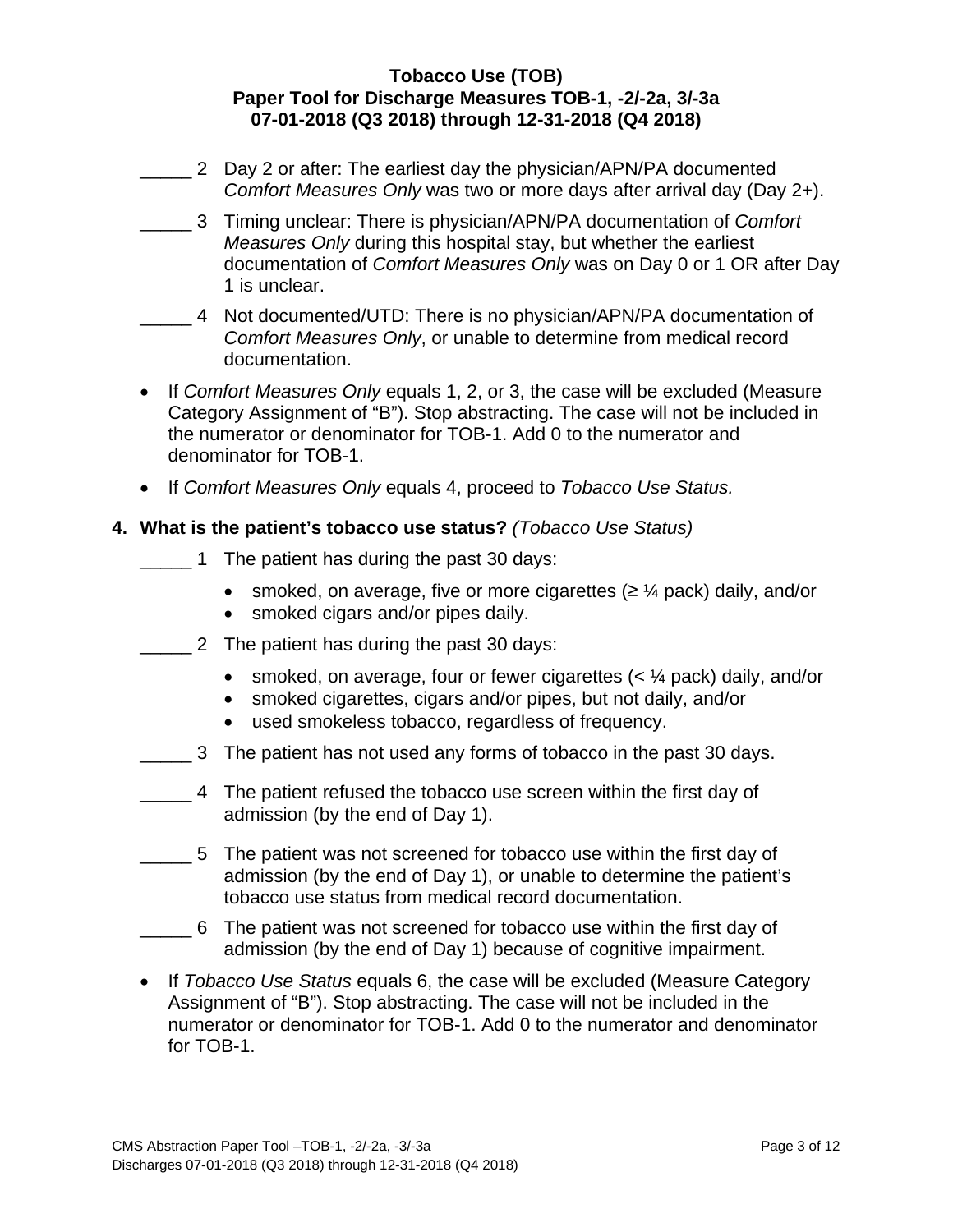- If *Tobacco Use Status* equals 5, the case will be included (Measure Category Assignment of "D"). Stop abstracting. Add 1 to the denominator for TOB-1. Add 0 to the numerator for TOB-1.
- If *Tobacco Use Status* equals 1, 2, 3, or 4, the case will be included (Measure Category Assignment of "E"). Stop abstracting. Add 1 to BOTH the numerator and denominator for TOB-1.

TOB-2/-2a and TOB-3/-3a measures are IPFQR requirements and **must** be reported to CMS.

# **TOB-2**

- **1. What is the patient's age?** *Patient Age* (in years) is calculated by *Admission Date* minus *Birth Date*:
	- a. If *Patient Age* is fewer than 18 years, the case will be excluded (Measure Category Assignment of "B"). Stop abstracting. The case will not be included in the numerator or denominator for TOB-2. Add 0 to the numerator and denominator for TOB-2.
	- b. If *Patient Age* is 18 years of age or greater, proceed to *Length of Stay*.
- **2. What is the length of stay?** *Length of Stay* (in days) equals *Discharge Date* minus *Admission Date*:
	- a. If *Length of Stay* is less than or equal to 1 day, the case will be excluded (Measure Category Assignment of "B"). Stop abstracting. The case will not be included in the numerator or denominator for TOB-2. Add 0 to the numerator and denominator for TOB-2.
	- b. If *Length of Stay* is greater than 1 day, proceed to *Comfort Measures Only*.
- **3. When is the earliest physician, advance practice nurse (APN), or physician assistant (PA) documentation of comfort measures only?** *(Comfort Measures Only)* Enter value:
	- a. If *Comfort Measures Only* equals 1, 2, or 3, the case will be excluded (Measure Category Assignment of "B"). Stop abstracting. The case will not be included in the numerator or denominator for TOB-2. Add 0 to the numerator and denominator for TOB-2.
	- b. If *Comfort Measures Only* equals 4, proceed to *Tobacco Use Status.*
- **4. What is the patient's tobacco use status?** *(Tobacco Use Status)* Enter value from TOB-1: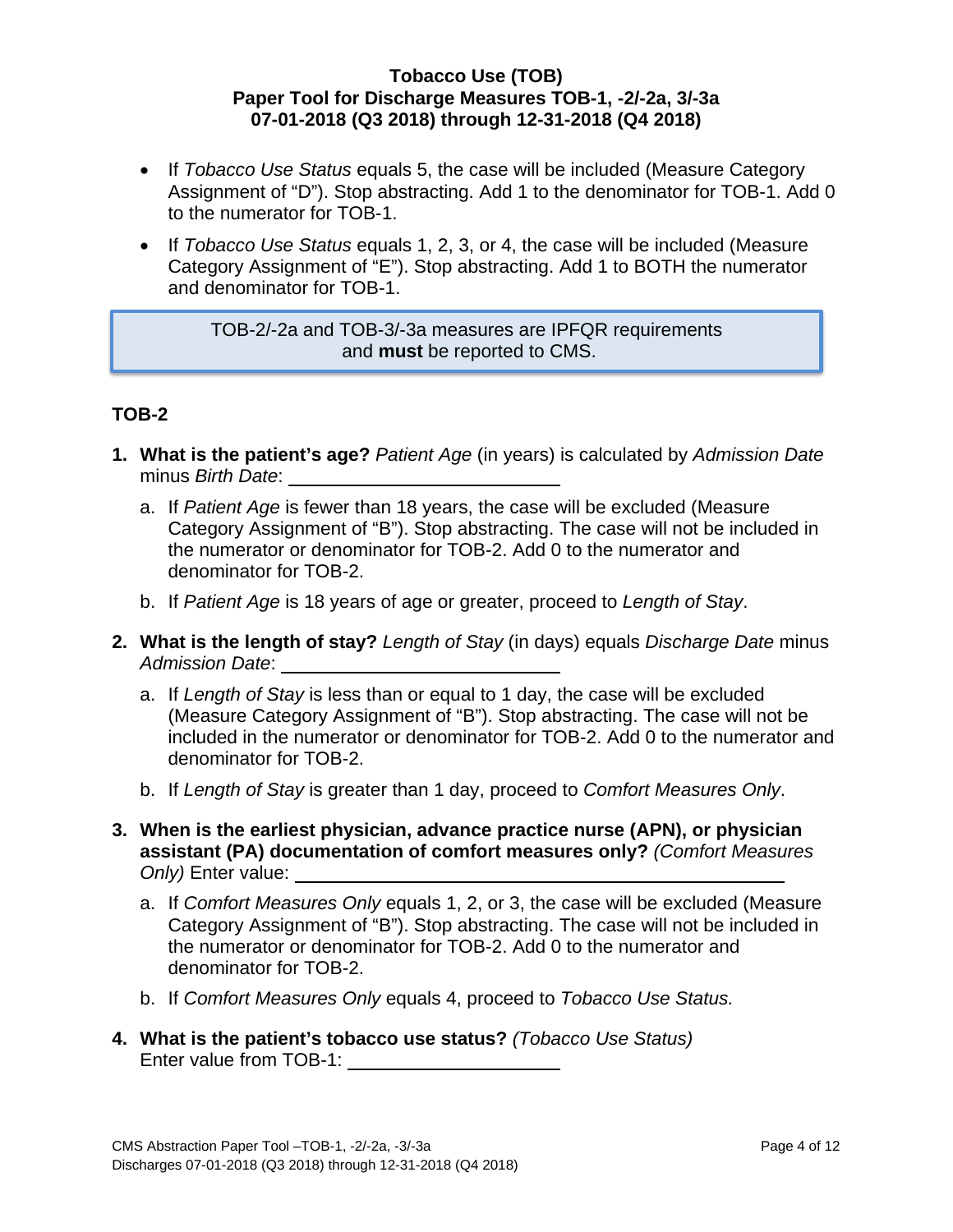- If *Tobacco Use Status* equals 3, 4, 5 or 6, the case will be excluded (Measure Category Assignment of "B"). Stop abstracting. The case will not be included in the numerator or denominator for TOB-2. Add 0 to the numerator and denominator for TOB-2.
- If *Tobacco Use Status* equals 1 or 2, proceed to *Tobacco Use Treatment Practical Counseling*.
- **5. Did the patient receive all of the components of practical counseling (recognizing danger situations, developing coping skills, and providing basic information about quitting) during the hospital stay?**

*(Tobacco Use Treatment Practical Counseling)*

- 1 The patient received all components of practical counseling during the hospital stay.
- \_\_\_\_\_ 2 The patient refused/declined practical counseling during the hospital stay.
- **EXECUTE:** 3 Practical counseling was not offered to the patient during the hospital stay, or unable to determine if tobacco use treatment was provided from medical record documentation.
- a. If *Tobacco Use Treatment Practical Counseling* equals 3, the case will be included (M*e*asure Category Assignment of "D"). Stop abstracting. Add 1 to the denominator for TOB-2. Add 0 to the numerator for TOB-2.
- b. If *Tobacco Use Treatment Practical Counseling* equals 1 or 2, proceed to *Tobacco Use Status.*
- **6. What is the patient's tobacco use status?** *(Tobacco Use Status)* Enter value from TOB-1:
	- If *Tobacco Use Status* equals 2, the case will be included (Measure Category Assignment of "E"). Stop abstracting. Add 1 to BOTH the numerator and denominator for TOB-2.
	- If *Tobacco Use Status* equals 1, proceed to *Tobacco Use Treatment FDA-Approved Cessation Medication*.
- **7. Did the patient receive one of the FDA-approved tobacco cessation medications during the hospital stay?**

*(Tobacco Use Treatment FDA-Approved Cessation Medication)*

- 1 The patient received one of the FDA-approved tobacco cessation medications during the hospital stay.
- **2** The patient refused the FDA-approved tobacco cessation medications during the hospital stay.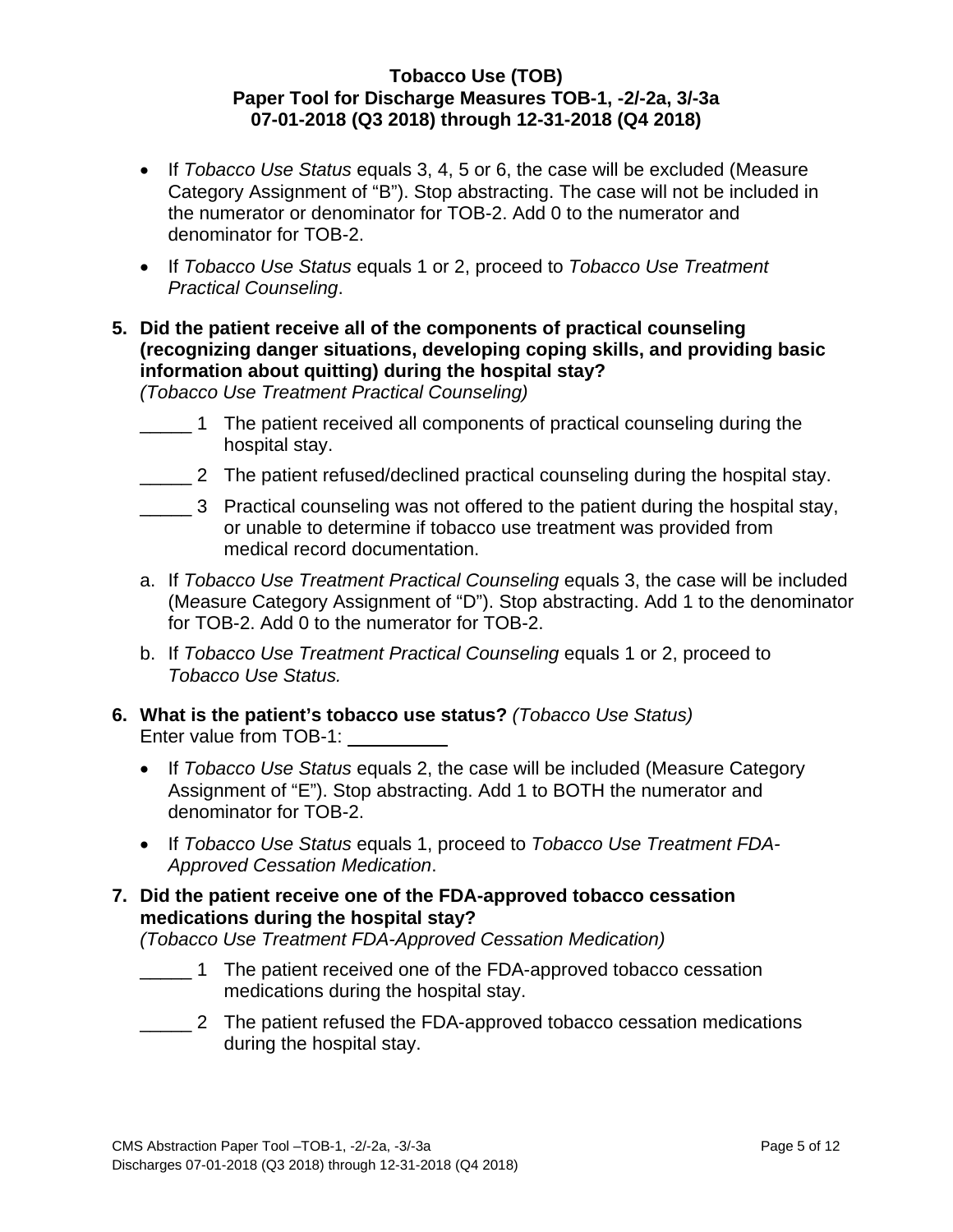- \_\_\_\_\_ 3 FDA-approved tobacco cessation medications were not offered to the patient during the hospital stay, or unable to determine from medical record documentation.
- a. If *Tobacco Use Treatment FDA-Approved Cessation Medication* equals 1 or 2, the case will be included (Measure Category Assignment of "E"). Stop abstracting. Add 1 to BOTH the numerator and denominator for TOB-2. Proceed to TOB-2a.
- b. If *Tobacco Use Treatment FDA-Approved Cessation Medication* equals 3, proceed to *Reason for No Tobacco Cessation Medication During the Hospital Stay*.
- **8. Is there documentation of a reason for not administering one of the FDAapproved tobacco cessation medications during the hospital stay?** *(Reason for No Tobacco Cessation Medication During the Hospital Stay)*
	- Yes There is documentation of a reason for not administering an FDAapproved cessation medication during the hospital stay.
	- \_\_\_\_\_ No There is no documentation of a reason for not administering an FDAapproved cessation medication during the hospital stay, or unable to determine from medical record documentation.
	- a. If *Reason for No Tobacco Cessation Medication During the Hospital Stay* equals No, the case will be included (Measure Category Assignment of "D"). Stop abstracting. Add 1 to the denominator for TOB-2. Add 0 to the numerator for TOB-2.
	- b. If *Reason for No Tobacco Cessation Medication During the Hospital Stay* equals Yes, the case will be included (Measure Category Assignment of "E"). Stop abstracting. Add 1 to BOTH the numerator and denominator for TOB-2. Proceed to TOB-2a.

# **TOB-2a**

- **1. Determine numerator and denominator for TOB-2a.**
	- a. If the case is excluded for TOB-2 (Measure Category Assignment of "B"), it will not be in sub-measure TOB-2a. Stop abstracting. Add 0 to the numerator and denominator for TOB-2a.
	- b. If the case is included in TOB-2 (Measure Category Assignment of "D" or "E"), recheck *Tobacco Use Treatment Practical Counseling.*
- **2. Did the patient receive all components of practical counseling (recognizing danger situations, developing coping skills, and providing basic information about quitting) during the hospital stay?** *(Tobacco Use Treatment Practical Counseling)* Enter value from TOB-2: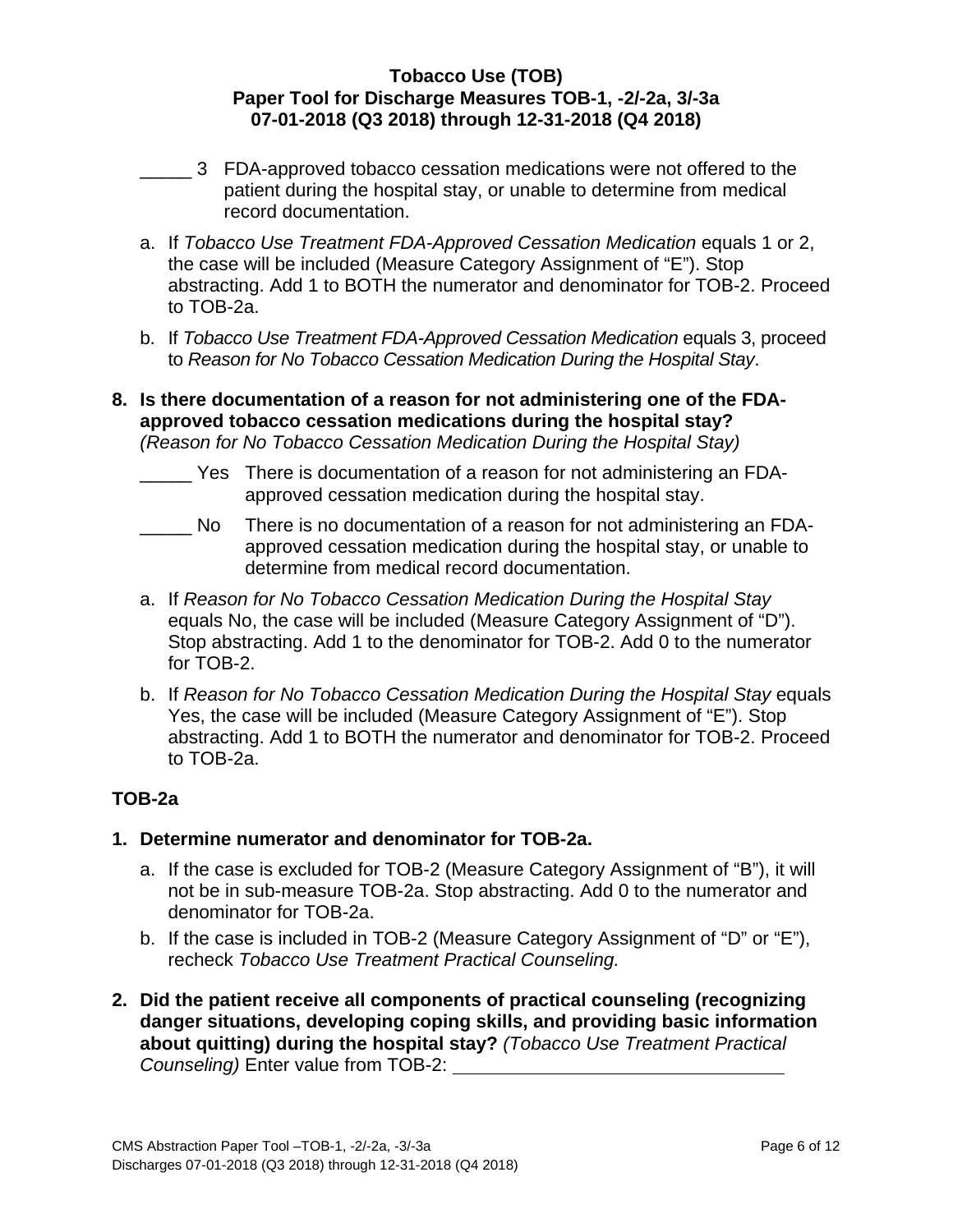- a. If *Tobacco Use Treatment Practical Counseling* equals 2 or 3, the case will be included (Measure Category Assignment of "D"). Stop abstracting. Add 1 to the denominator for TOB-2a. Add 0 to the numerator for TOB-2a.
- b. If *Tobacco Use Treatment Practical Counseling* equals 1, proceed to *Tobacco Use Status*.
- **3. What is the patient's tobacco use status?** *(Tobacco Use Status)* Enter value from TOB-1:
	- If *Tobacco Use Status* equals 2, the case will be included (Measure Category Assignment of "E"). Stop abstracting. Add 1 to BOTH the numerator and denominator for TOB-2a.
	- If *Tobacco Use Status* equals 1, proceed to *Tobacco Use Treatment FDA-Approved Cessation Medication*.
- **4. Did the patient receive one of the FDA-approved tobacco cessation medications during the hospital stay?** *(Tobacco Use Treatment FDA-Approved Cessation Medication)* Enter value from TOB-2:
	- a. If *Tobacco Use Treatment FDA-Approved Cessation Medication* equals 1, the case is included (M*e*asure Category Assignment of "E"). Stop abstracting. Add 1 to BOTH the numerator and denominator for TOB-2a.
	- b. If *Tobacco Use Treatment FDA-Approved Cessation Medication* equals 2, the case is included (Measure Category Assignment of "D"). Stop abstracting. Add 1 to the denominator for TOB-2a. Add 0 to the numerator for TOB-2a.
	- c. If *Tobacco Use Treatment FDA-Approved Cessation Medication* equals 3, proceed to *Reason for No Tobacco Cessation Medication During the Hospital Stay*.
- **5. Is there documentation of a reason for not administering one of the FDAapproved tobacco cessation medications during the hospital stay?** *(Reason for No Tobacco Cessation Medication During the Hospital Stay)* Enter value from TOB-2:
	- a. If *Reason for No Tobacco Cessation Medication During the Hospital Stay* equals No, the case is included (Measure Category Assignment of "D"). Stop abstracting. Add 1 to the denominator for TOB-2a. Add 0 to the numerator for TOB-2a.
	- b. If *Reason for No Tobacco Cessation Medication During the Hospital Stay* equals Yes, the case is included (Measure Category Assignment of "E"). Stop abstracting. Add 1 to BOTH the numerator and denominator for TOB-2a.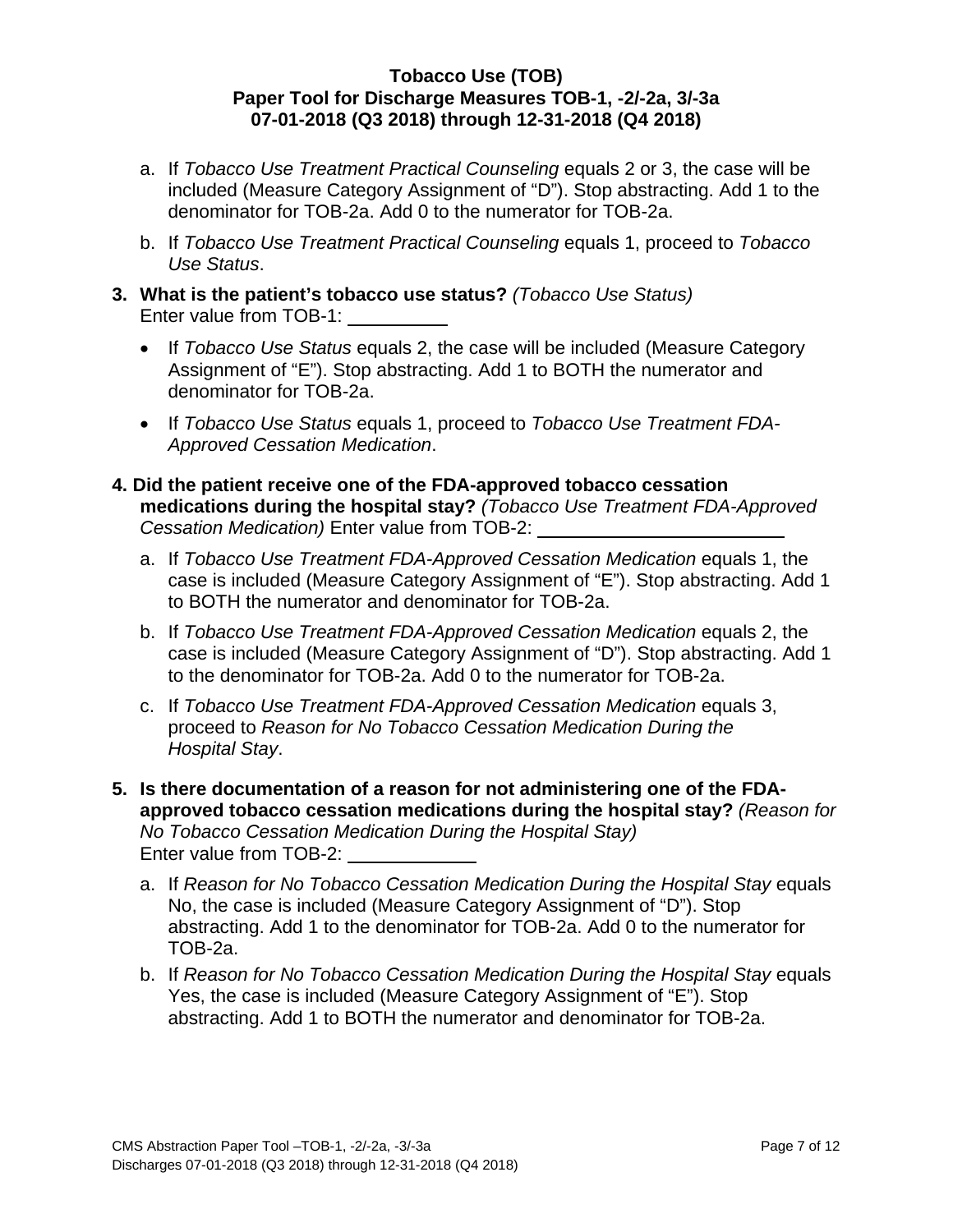## **TOB-3**

- **1. What is the patient's age?** *Patient Age* (in years) is calculated by *Admission Date* minus *Birth Date*:
	- a. If *Patient Age* is fewer than 18 years, the case will be excluded (Measure Category Assignment of "B"). Stop abstracting for TOB-3. The case will not be included in the numerator or denominator count for TOB-3.
	- b. If *Patient Age* is 18 years of age or greater, proceed to Length of Stay.
- **2. What is the length of stay?** *Length of Stay* (in days) equals *Discharge Date* minus *Admission Date*:
	- a. If the *Length of Stay* is less than or equal to one day, the case will be excluded (Measure Category Assignment of "B"). Stop abstracting for TOB-3. The case will not be included in the numerator or denominator count for TOB-3.
	- b. If the *Length of Stay* is greater than 1 day, proceed to *Comfort Measures Only*.
- **3. When is the earliest physician, APN, or PA documentation of comfort measures only?** *(Comfort Measures Only)*
	- \_\_\_\_\_ 1 Day 0 or 1: The earliest day the physician/APN/PA documented *Comfort Measures Only* was the day of arrival (Day 0) or day after arrival (Day 1).
	- **2** Day 2 or after: The earliest day the physician/APN/PA documented *Comfort Measures Only* was two or more days after arrival day (Day 2+).
	- \_\_\_\_\_ 3 Timing unclear: There is physician/APN/PA documentation of *Comfort Measures Only* during this hospital stay, but whether the earliest documentation of *Comfort Measures Only* was on Day 0 or 1 OR after Day 1 is unclear.
	- \_\_\_\_\_ 4 Not documented/UTD: There is no physician/APN/PA documentation of *Comfort Measures Only*, or unable to determine from medical record documentation.
	- a. If *Comfort Measures Only* equals 1, 2, or 3, the case will be excluded (Measure Category Assignment of "B"). Stop abstracting for TOB-3. The case will not be included in the numerator or denominator count for TOB-3.
	- b. If *Comfort Measures Only* equals 4, proceed to *Tobacco Use Status*.
- **4. What is the patient's tobacco use status?** *(Tobacco Use Status)* Enter value from TOB-1:
	- If *Tobacco Use Status* equals 3, 4, 5 or 6, the case will be excluded (Measure Category Assignment of "B"). Stop abstracting. The case will not be included in the numerator or denominator for TOB-3. Add 0 to the numerator and denominator for TOB-3.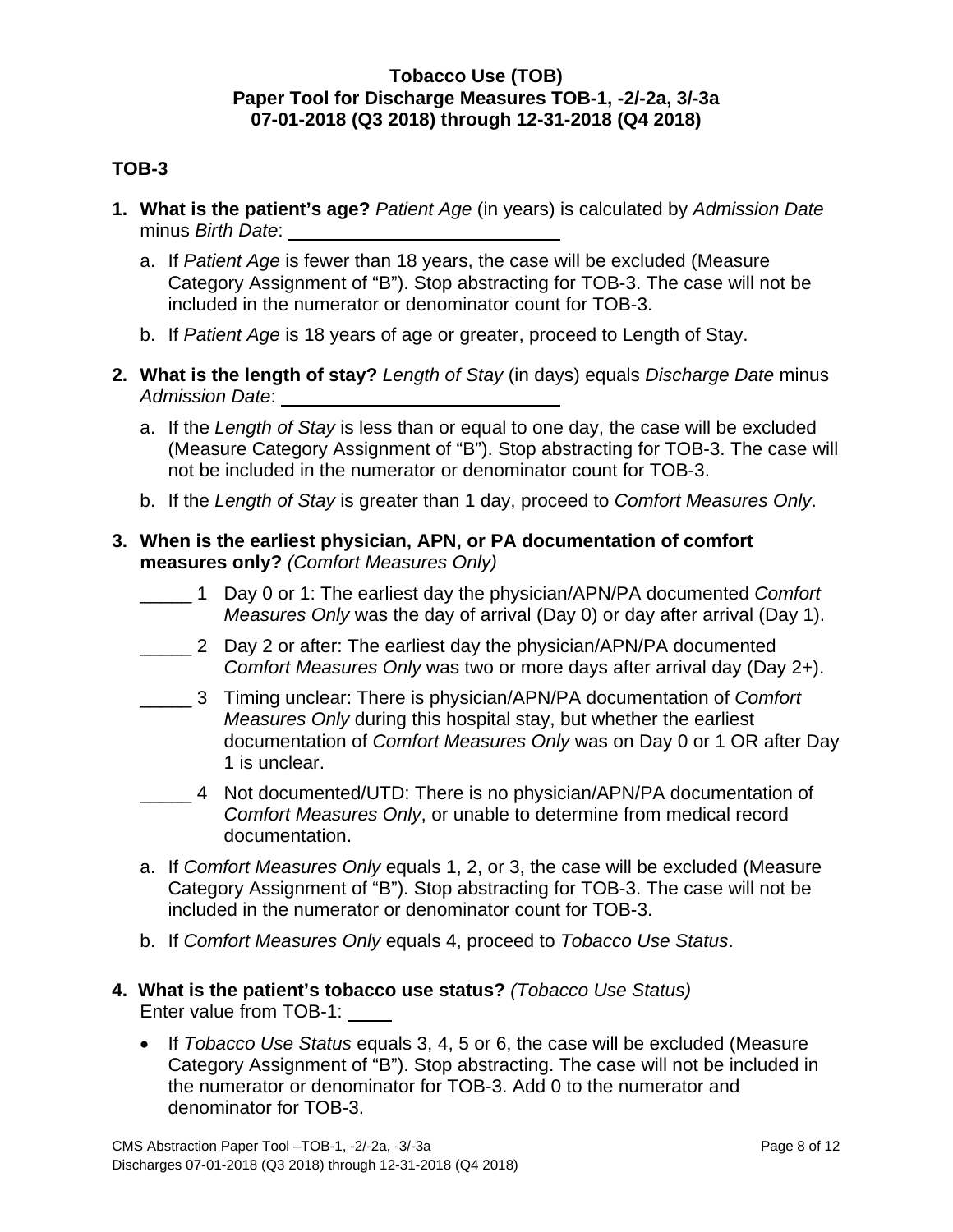- If *Tobacco Use Status* equals 1 or 2, proceed to *Discharge Disposition.*
- **5. What was the patient's discharge disposition on the day of discharge?** (*Discharge Disposition*)
	- \_\_\_\_\_ 1 Home
	- \_\_\_\_\_ 2 Hospice home
	- **Example 2 Hospice** healthcare facility
	- \_\_\_\_\_\_\_ 4 Acute care facility
	- 5 Other healthcare facility
	- \_\_\_\_\_ 6 Expired
	- **\_\_\_\_\_\_\_\_ 7** Left against medical advice/AMA
	- \_\_\_\_\_ 8 Not documented or unable to determine (UTD)
	- a. If *Discharge Disposition* equals 2, 3, 4, 5, 6, or 7, the case will be excluded (Measure Category Assignment of "B"). Stop abstracting for TOB-3. The case will not be included in the numerator or denominator count for TOB-3.
	- b. If *Discharge Disposition* equals 1 or 8, proceed to *Referral for Outpatient Tobacco Cessation Counseling*.
- **6. Did the patient receive a referral for outpatient tobacco cessation counseling?**  *(Referral for Outpatient Tobacco Cessation Counseling)*
	- \_\_\_\_ 1 The *Referral for Outpatient Tobacco Cessation Counseling* treatment was made by the healthcare provider or healthcare organization at any time prior to discharge.
	- \_\_\_\_ 2 Referral information was given to the patient at discharge, but the appointment was not made by the provider or healthcare organization prior to discharge.
	- \_\_\_\_ 3 The patient refused the *Referral for Outpatient Tobacco Cessation Counseling* treatment and the referral was not made.
	- \_\_\_\_ 4 The patient's residence is not in the USA.
	- \_\_\_\_ 5 The *Referral for Outpatient Tobacco Cessation Counseling* treatment was not offered at discharge or unable to determine from the medical record documentation.
	- a. If *Referral for Outpatient Tobacco Cessation Counseling* equals 4, the case will be excluded (Measure Category Assignment of "B"). Stop abstracting for TOB-3. The case will not be included in the numerator or denominator count for TOB-3.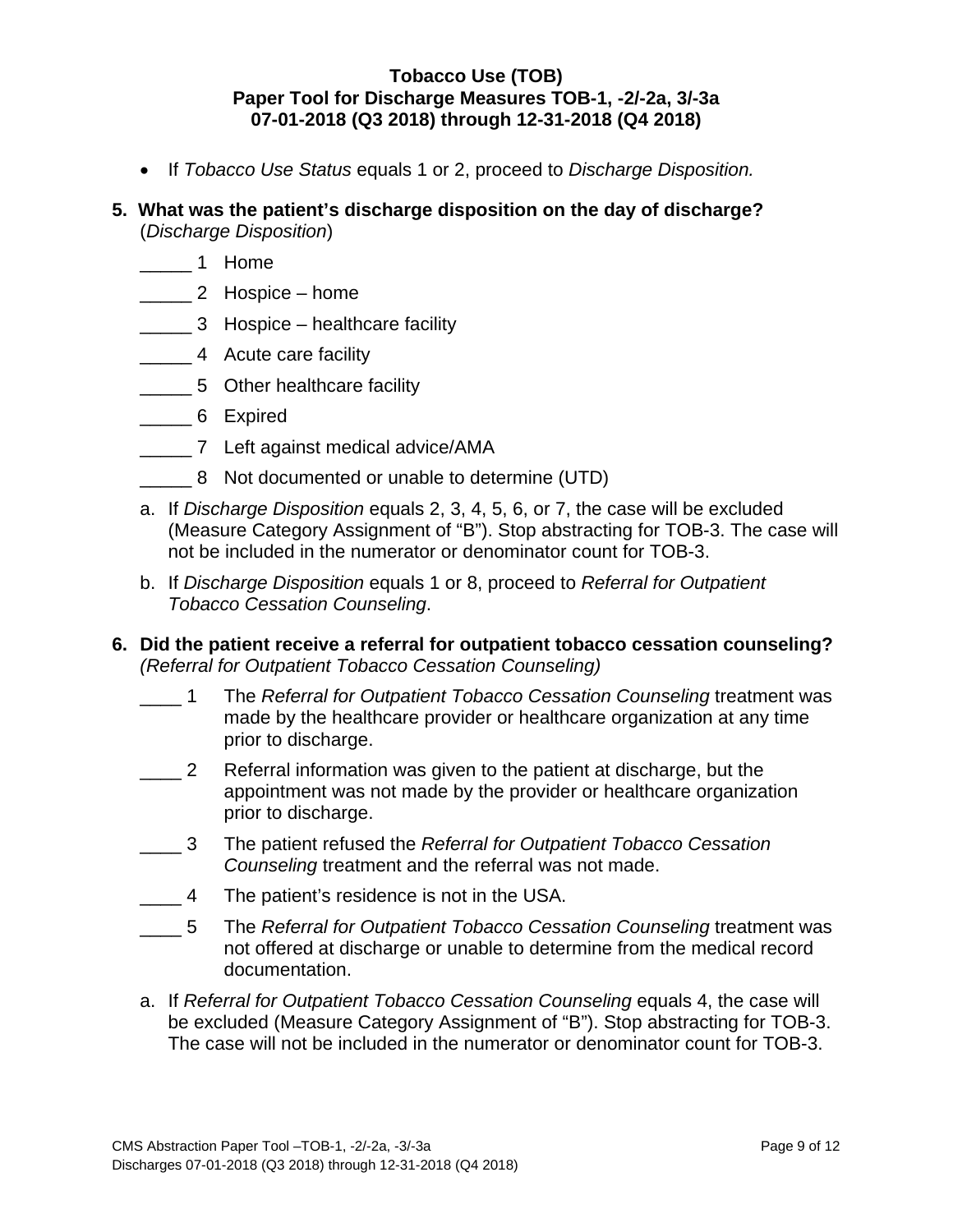- b. If *Referral for Outpatient Tobacco Cessation Counseling* equals 2 or 5, the case will be included (Measure Category Assignment of "D"). Add 1 to the denominator for TOB-3. Add 0 to the numerator for TOB-3.
- c. If *Referral for Outpatient Tobacco Cessation Counseling* equals 1 or 3, proceed to *Tobacco Use Status*.
- **7. What is the patient's tobacco use status?** *(Tobacco Use Status)* Enter value from TOB-1:
	- If Tobacco Use Status equals 2, the case will be included (Measure Category Assignment of "E"). Stop abstracting. Add 1 to BOTH the numerator or denominator for TOB-3.
	- If *Tobacco Use Status* equals 1, proceed to *Prescription for Tobacco Cessation Medication.*
- **8. Was an FDA-approved tobacco cessation medication prescribed at discharge?**  (*Prescription for Tobacco Cessation Medication*)
	- a. If *Prescription for Tobacco Cessation Medication* equals 3, the case will be excluded (Measure Category Assignment of "B"). Stop abstracting for TOB-3. The case will not be included in the numerator or denominator count for TOB-3*.*
	- b. If *Prescription for Tobacco Cessation Medication* equals 1 or 2, the case will be included (*Me*asure Category Assignment of "E"). Add 1 to BOTH the numerator and denominator count for TOB-3. Proceed to *TOB-3a.*
	- c. If *Prescription for Tobacco Cessation Medication* equals 4, proceed to *Reason for No Tobacco Cessation Medication at Discharge*.

# **9. Is there documentation of a reason for not prescribing one of the FDAapproved tobacco cessation medications at discharge?**

*(Reason for No Tobacco Cessation Medication at Discharge)*

- \_\_\_\_\_ Yes There is documentation of a reason for not prescribing an FDAapproved cessation medication at discharge.
- No There is no documentation of a reason for not prescribing an FDAapproved cessation medication at discharge, or unable to determine from medical record documentation.
- a. If *Reason for No Tobacco Cessation Medication at Discharge* equals No, the case will be included (Measure Category Assignment of "D"). Add 1 to the denominator for TOB-3. Add 0 to the numerator for TOB-3. Proceed to TOB-3a.
- b. If *Reason for No Tobacco Cessation Medication at Discharge* equals Yes, the case will be included (Measure Category Assignment of "E"). Add 1 to BOTH the numerator and denominator count for TOB-3. Proceed to TOB-3a.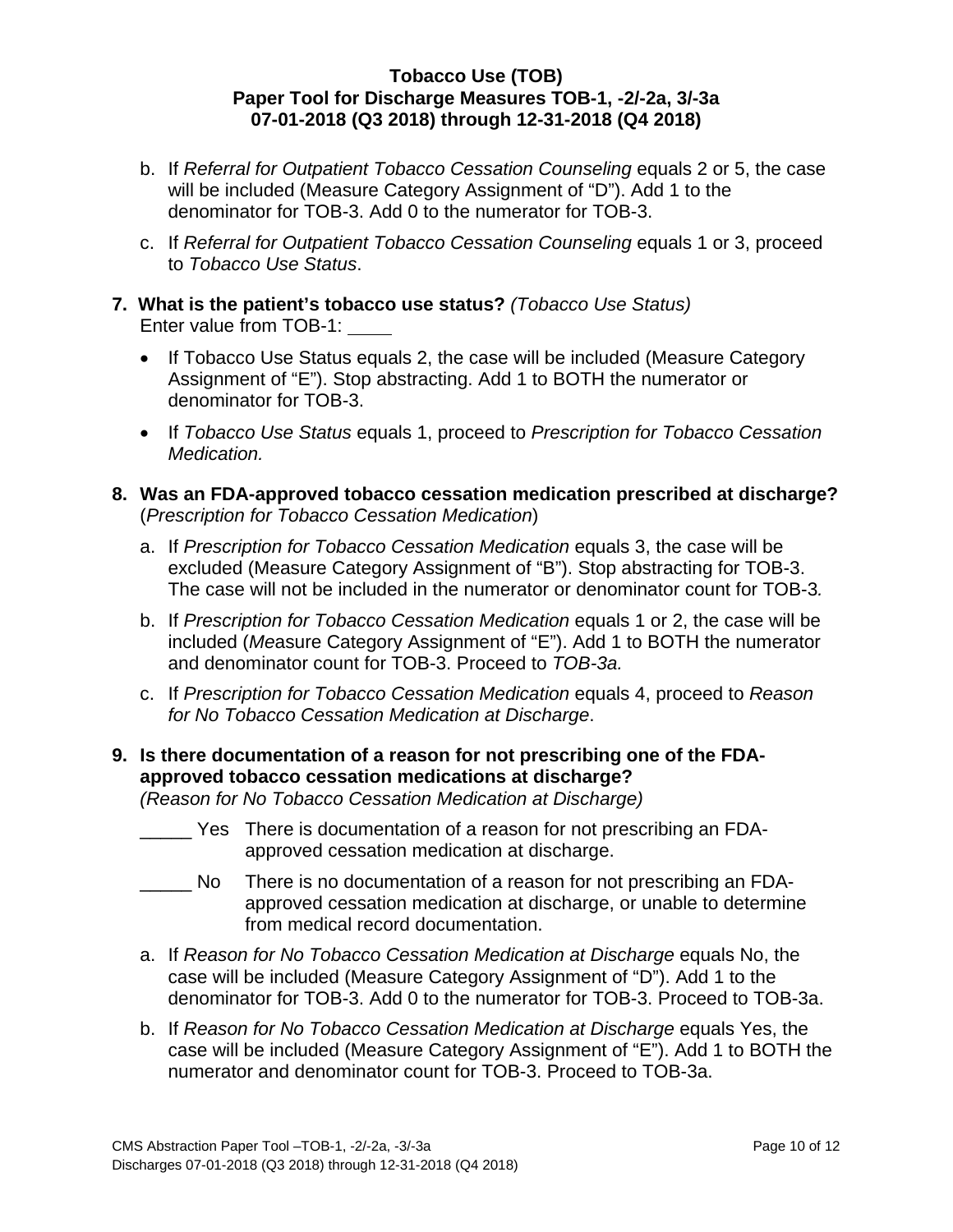## **TOB-3a**

#### **1. Determine numerator and denominator for TOB-3a.**

- a. If the case is excluded for TOB-3 (Measure Category Assignment of "B"), it will not be in sub-measure TOB-3a. Stop abstracting. Add 0 to the numerator and denominator for TOB-3a.
- b. If the case is included in TOB-3 (Measure Category Assignment of "D" or "E"), recheck *Referral for Outpatient Tobacco Cessation Counseling*.
- **2. Did the patient receive a referral for outpatient tobacco cessation counseling?**  (*Referral for Outpatient Tobacco Cessation Counseling*)
	- a. If *Referral for Outpatient Tobacco Cessation Counseling* equals 2, 3, or 5, the case will be included (Measure Category Assignment of "D"). Add 1 to the denominator for TOB-3a. Add 0 to the numerator for TOB-3a. Stop abstracting.
	- b. If *Referral for Outpatient Tobacco Cessation Counseling* equals 1, proceed to *Prescription for Tobacco Use Status*.
- **3. What is the patient's tobacco use status?** *(Tobacco Use Status)* Enter value from TOB-1:
	- If Tobacco Use Status equals 2, the case will be included (Measure Category Assignment of "E"). Stop abstracting. Add 1 to BOTH the numerator or denominator for TOB-3a.
	- If *Tobacco Use Status* equals 1, proceed to *Prescription for Tobacco Cessation Medication.*
- **4. Was an FDA-approved tobacco cessation medication prescribed at discharge?**  *(Prescription for Tobacco Cessation Medication)* 
	- \_\_\_\_ 1 A prescription for an FDA-approved tobacco cessation medication was given to the patient at discharge.
	- 2 A prescription for an FDA-approved tobacco cessation medication was offered at discharge and the patient refused.
	- \_\_\_\_ 3 The patient's residence is not in the USA.
	- \_\_\_\_ 4 A prescription for an FDA-approved tobacco cessation medication was not offered at discharge, or unable to determine from medical record documentation.
	- a. If *Prescription for Tobacco Cessation Medication* equals 1, the case is included (Measure Category Assignment of "E"). Add 1 to BOTH the numerator and denominator count for TOB-3a. Stop abstracting.